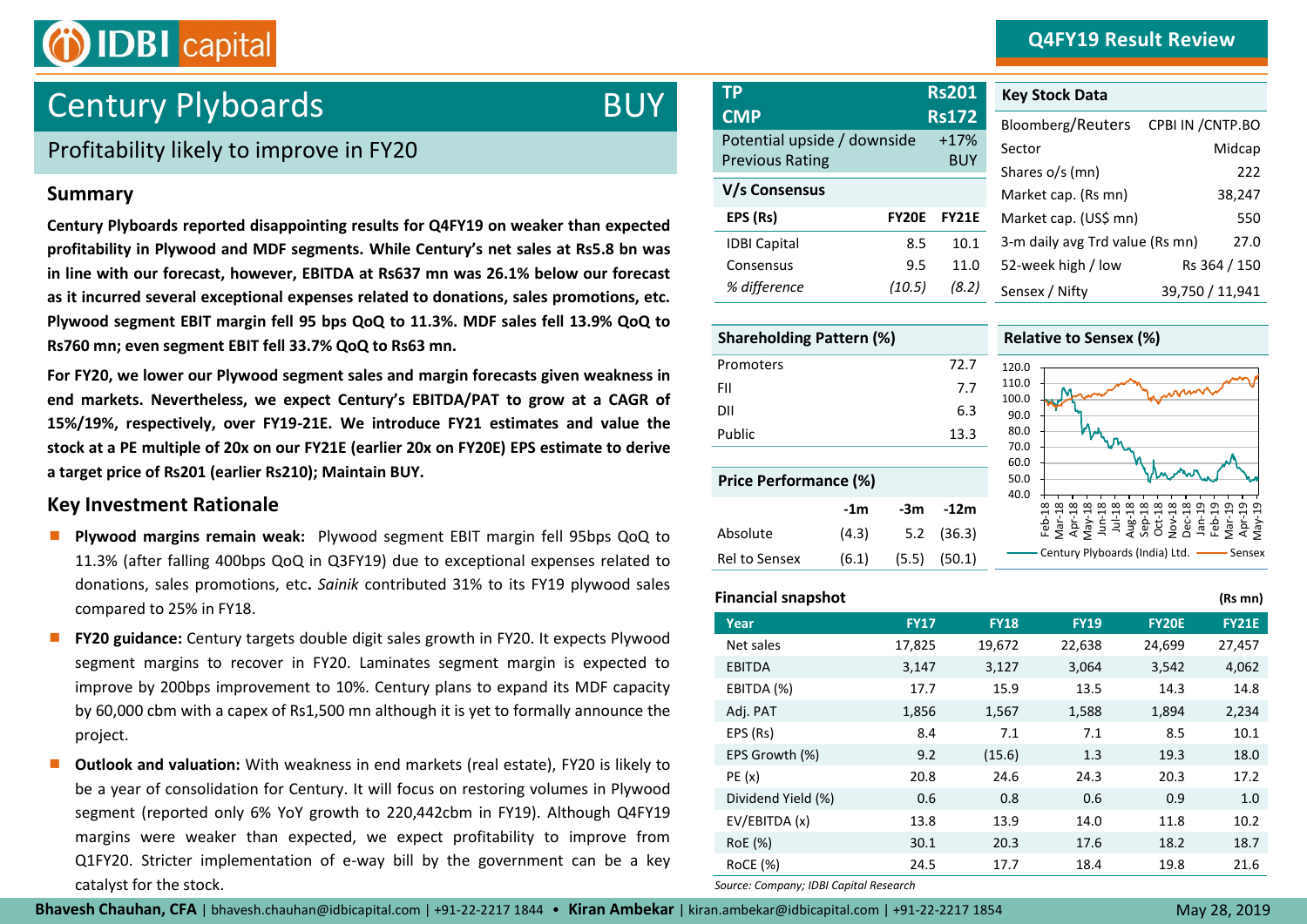#### **Exhibit 1: Quarterly Snapshot (Rs mn)**

| <b>Year-end: March</b> | Q4Y19 | Q3Y19 | <b>QoQ</b> (%) | <b>Q4FY18</b> | <b>YoY</b> (%) |
|------------------------|-------|-------|----------------|---------------|----------------|
| <b>Net sales</b>       | 5,832 | 5,789 | 0.7            | 5,441         | 7.2            |
| Expenditure            | 5,196 | 5,030 | 3.3            | 4,610         | 12.7           |
| <b>EBITDA</b>          | 637   | 759   | (16.2)         | 845           | (24.6)         |
| EBITDA margin (%)      | 10.9  | 13.1  | (220)bps       | 15.5          | (457)bps       |
| Interest               | 94    | 62    | 50.0           | 122           | (23.1)         |
| Depreciation           | 143   | 136   | 5.2            | 277           | (48.4)         |
| <b>PBT</b>             | 429   | 577   | (25.6)         | 445           | (3.7)          |
| Tax                    | 87    | 162   | (46.3)         | 88            | (0.9)          |
| <b>PAT</b>             | 342   | 414   | (17.5)         | 357           | (4.4)          |
| Adj. diluted EPS (Rs)  | 1.5   | 1.9   | (17.5)         | 1.6           | (4.4)          |

*Source: Company; IDBI Capital Research*

#### **Exhibit 2: Actual vs. Estimates (Rs mn)**

|                       | Q4FY19E | <b>Q4FY19A</b> | Variance (%) |
|-----------------------|---------|----------------|--------------|
| Net sales             | 5,976   | 5,832          | (2.4)        |
| <b>EBTIDA</b>         | 861     | 637            | (26.1)       |
| Margin (%)            | 14.4    | 10.9           | $(350)$ bps  |
| PAT                   | 489     | 342            | (30.1)       |
| Adj. diluted EPS (Rs) | 2.2     | 1.53           | (30.1)       |
|                       |         |                |              |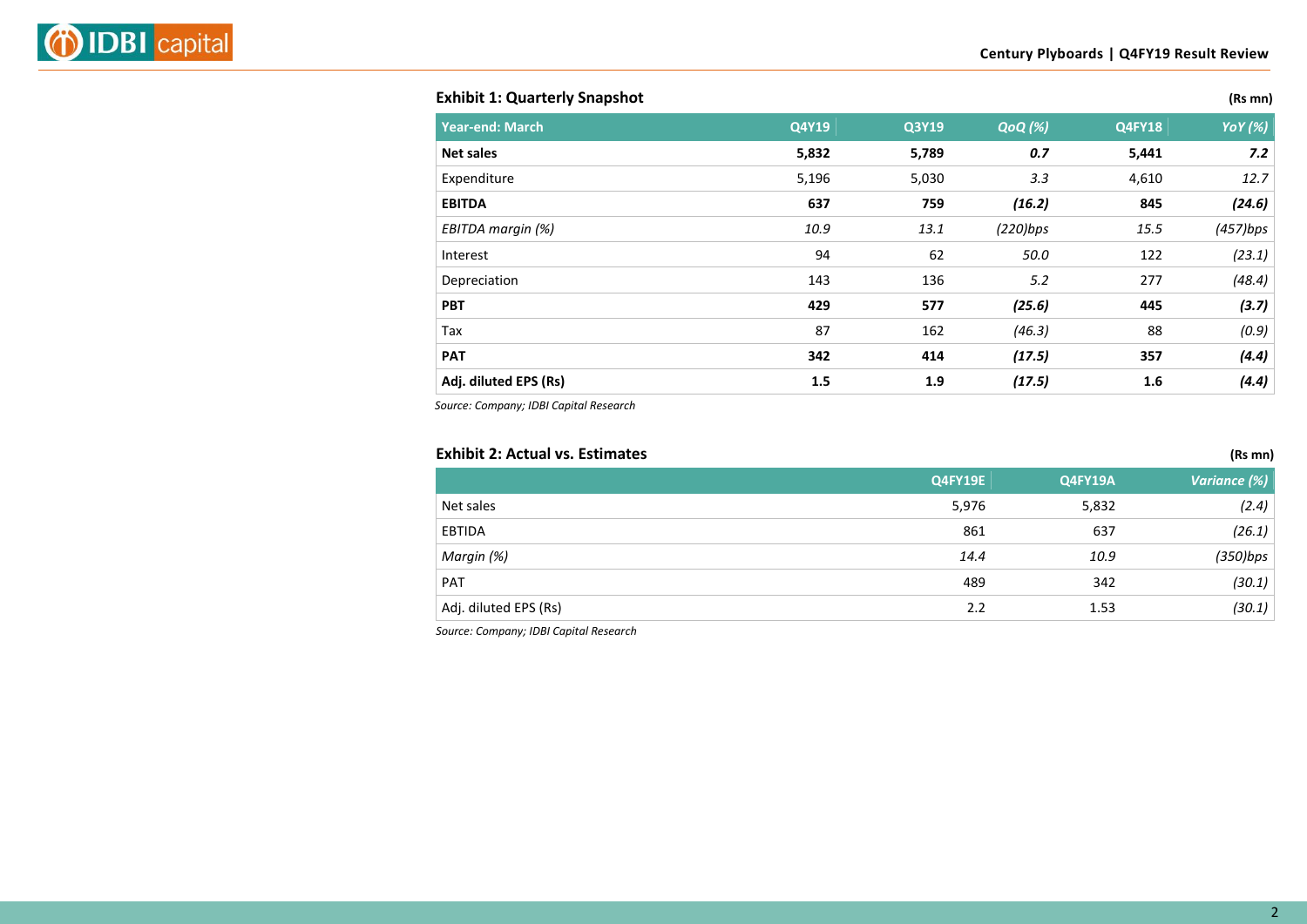





3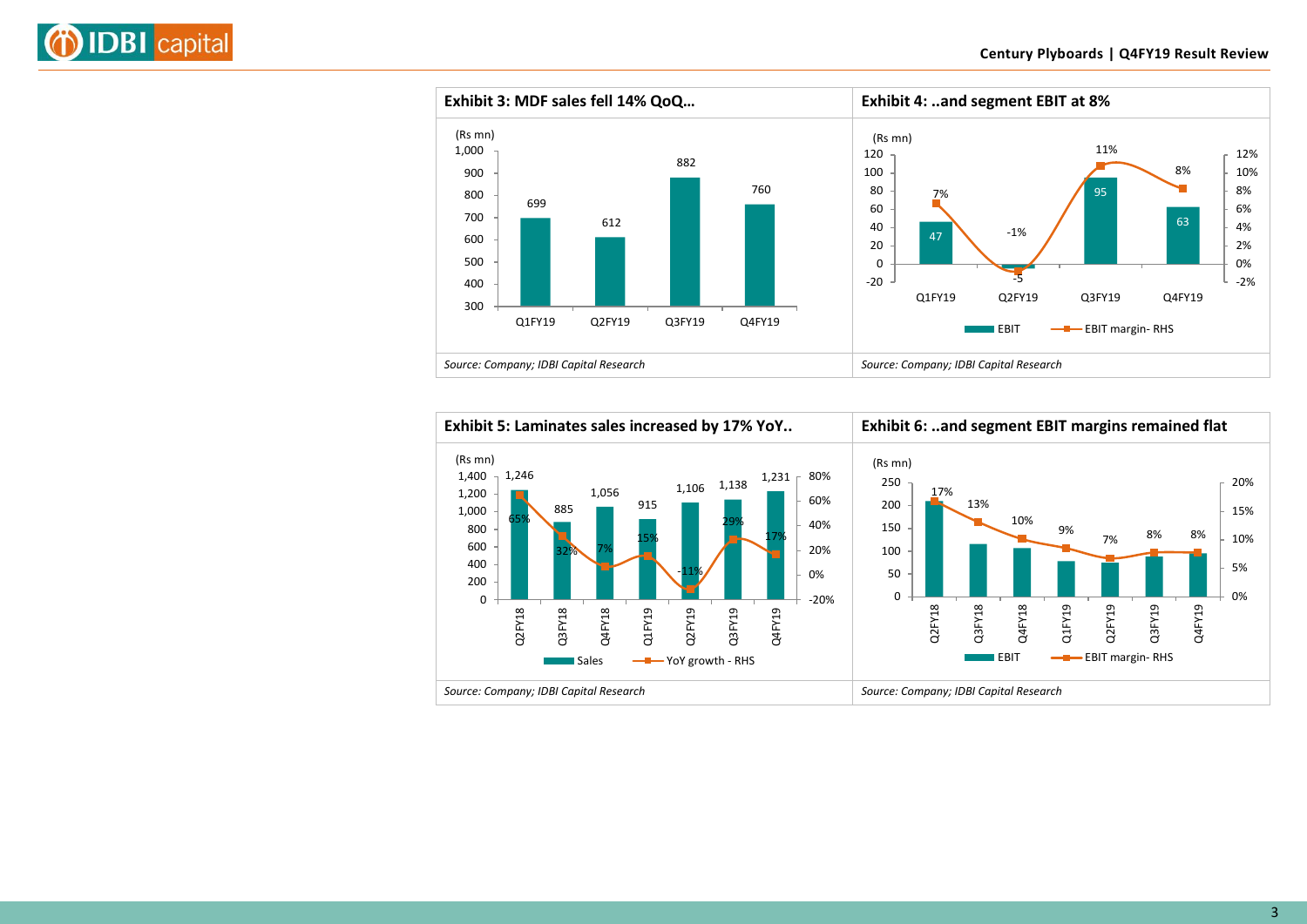



#### **Exhibit 9: Change in estimates**

|                    | <b>FY20E</b> |            |            | <b>FY21E</b> |  |
|--------------------|--------------|------------|------------|--------------|--|
|                    | Old          | <b>New</b> | $(\%)$ Chg | <b>New</b>   |  |
| Revenue (Rs mn)    | 26,829       | 24,699     | (7.9)      | 27,457       |  |
| EBIT (Rs mn)       | 3,424        | 2,939      | (14.2)     | 3,431        |  |
| EBIT margin (%)    | 12.8         | 11.9       | $(86)$ bps | 12.5         |  |
| Net profit (Rs mn) | 2,201        | 1,894      | (14.0)     | 2,234        |  |
| EPS (Rs)           | 9.9          | 8.5        | (14.0)     | 10.1         |  |
|                    |              |            |            |              |  |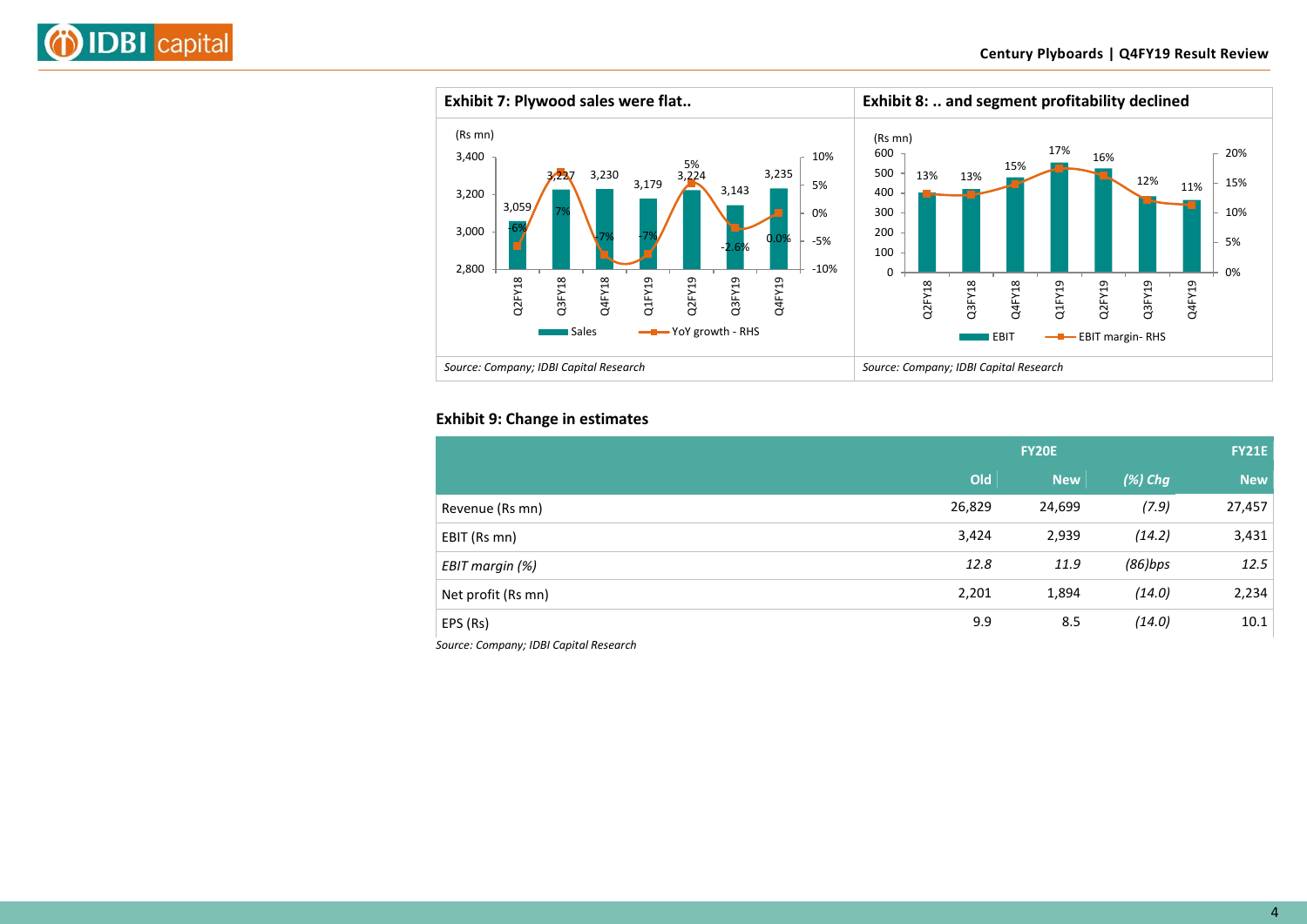

## **Financial Summary**

| <b>Profit &amp; Loss Account</b> |             |             |              | (Rs mn)      |
|----------------------------------|-------------|-------------|--------------|--------------|
| <b>Year-end: March</b>           | <b>FY18</b> | <b>FY19</b> | <b>FY20E</b> | <b>FY21E</b> |
| <b>Net sales</b>                 | 19,672      | 22,638      | 24,699       | 27,457       |
| Growth (%)                       | 10.4        | 15.1        | 9.1          | 11.2         |
| Operating expenses               | (16, 612)   | (19, 635)   | (21, 224)    | (23, 468)    |
| <b>EBITDA</b>                    | 3,127       | 3,064       | 3,542        | 4,062        |
| Growth (%)                       | (0.6)       | (2.0)       | 15.6         | 14.7         |
| Depreciation                     | (810)       | (500)       | (604)        | (631)        |
| <b>EBIT</b>                      | 2,317       | 2,564       | 2,939        | 3,431        |
| Interest paid                    | (327)       | (446)       | (414)        | (451)        |
| Other income                     |             |             |              |              |
| Pre-tax profit                   | 1,990       | 2,119       | 2,525        | 2,979        |
| Tax                              | (424)       | (531)       | (631)        | (745)        |
| Effective tax rate (%)           | 21.3        | 25.1        | 25.0         | 25.0         |
| Minority Interest                |             |             |              |              |
| Net profit                       | 1,567       | 1,588       | 1,894        | 2,234        |
| Adjusted net profit              | 1,567       | 1,588       | 1,894        | 2,234        |
| Growth (%)                       | (15.6)      | 1.3         | 19.3         | 18.0         |
| Shares o/s (mn nos)              | 222         | 222         | 222          | 222          |

| <b>Cash Flow Statement</b>    |             |             |                | (Rs mn)      |
|-------------------------------|-------------|-------------|----------------|--------------|
| <b>Year-end: March</b>        | <b>FY18</b> | <b>FY19</b> | <b>FY20E</b>   | <b>FY21E</b> |
| Pre-tax profit                | 1,990       | 2,119       | 2,525          | 2,979        |
| Depreciation                  | 810         | 500         | 544            | 631          |
| Tax paid                      | (425)       | (456)       | (631)          | (745)        |
| Chg in working capital        | (282)       | (202)       | (340)          | (1,408)      |
| Other operating activities    | (223)       | (585)       | (362)          | (149)        |
| Cash flow from operations (a) | 1,871       | 1,376       | 1,736          | 1,308        |
| Capital expenditure           | (2,092)     | (1, 357)    | (322)          | (640)        |
| Chg in investments            | (0)         | (17)        |                |              |
| Other investing activities    |             |             | $\overline{a}$ |              |
| Cash flow from investing (b)  | (2,092)     | (1, 374)    | (322)          | (640)        |
| Equity raised/(repaid)        |             |             | $\overline{a}$ |              |
| Debt raised/(repaid)          | (544)       | (338)       | (500)          | (500)        |
| Dividend (incl. tax)          | (392)       | (298)       | (426)          | (503)        |
| Chg in minorities             |             |             |                |              |
| Other financing activities    |             |             | -              |              |
| Cash flow from financing (c)  | (936)       | (635)       | (926)          | (1,003)      |
| Net chg in cash $(a+b+c)$     | (1, 157)    | (634)       | 487            | (334)        |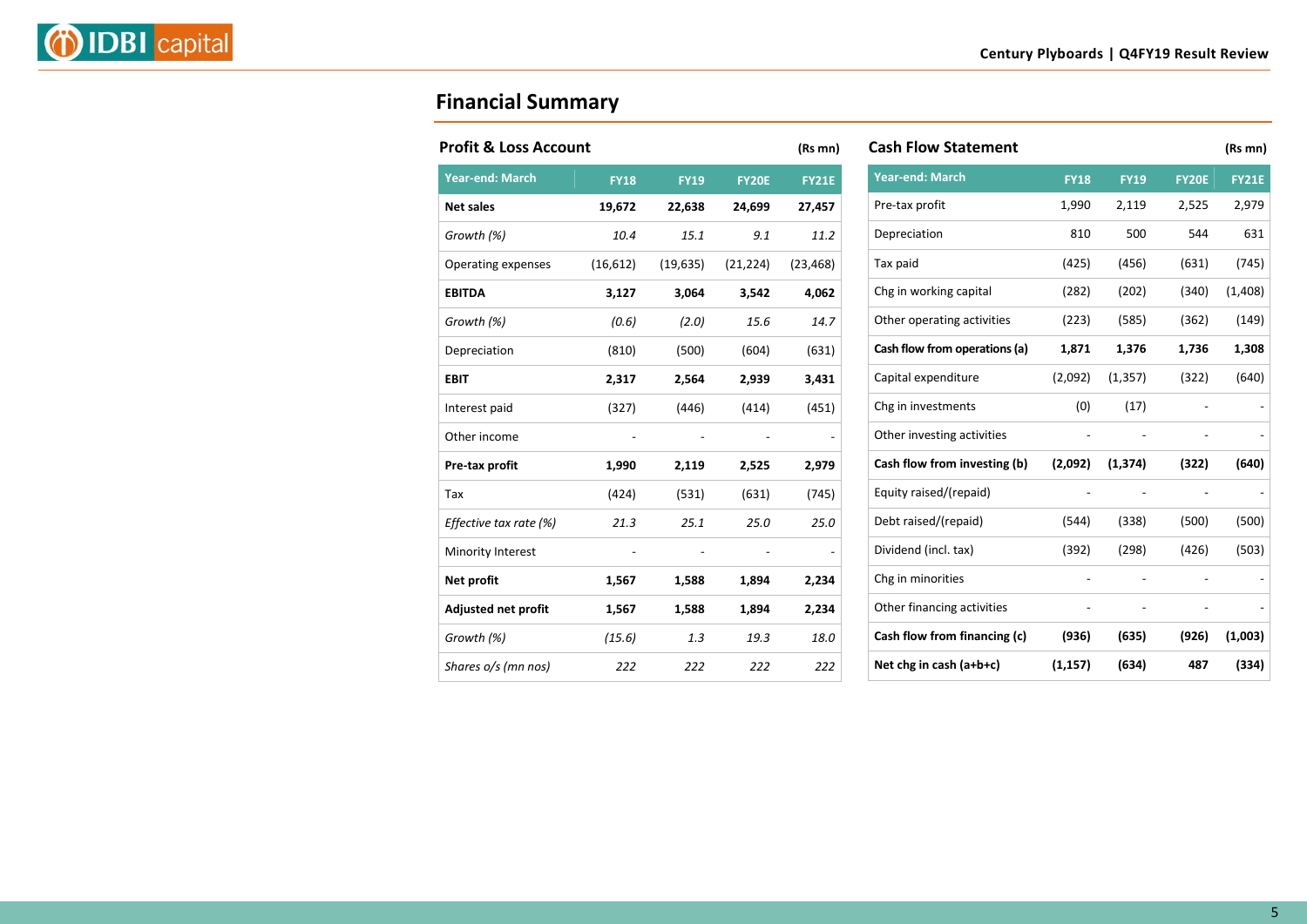|--|--|

| <b>Balance Sheet</b>                  |             |             |              | (Rs mn)      |
|---------------------------------------|-------------|-------------|--------------|--------------|
| <b>Year-end: March</b>                | <b>FY18</b> | <b>FY19</b> | <b>FY20E</b> | <b>FY21E</b> |
| Net fixed assets                      | 6,618       | 7,474       | 7,253        | 7,261        |
| Investments                           | 960         | 978         | 978          | 978          |
| Other non-curr assets                 | 1,067       | 990         | 990          | 990          |
| <b>Current assets</b>                 | 7,947       | 8,223       | 9,662        | 11,227       |
| Inventories                           | 3,382       | 4,010       | 4,375        | 4,863        |
| <b>Sundry Debtors</b>                 | 3,145       | 2,936       | 3,203        | 4,513        |
| Cash and Bank                         | 165         | 226         | 939          | 579          |
| Loans and advances                    | 139         | 54          | 59           | 65           |
| <b>Total assets</b>                   | 16,593      | 17,665      | 18,882       | 20,456       |
|                                       |             |             |              |              |
| <b>Shareholders' funds</b>            | 8,379       | 9,691       | 11,111       | 12,787       |
| Share capital                         | 223         | 223         | 223          | 223          |
| Reserves & surplus                    | 8,157       | 9,469       | 10,889       | 12,565       |
| <b>Total Debt</b>                     | 5,029       | 4,692       | 4,192        | 3,692        |
| Secured loans                         | 5,022       | 4,686       | 4,186        | 3,686        |
| <b>Unsecured loans</b>                | 7           | 6           | 6            | 6            |
| <b>Other liabilities</b>              | 53          | 20          | 20           | 20           |
| Curr Liab & prov                      | 3,131       | 3,263       | 3,560        | 3,957        |
| <b>Current liabilities</b>            | 3,068       | 3,168       | 3,456        | 3,842        |
| Provisions                            | 63          | 95          | 104          | 115          |
| <b>Total liabilities</b>              | 8,213       | 7,974       | 7,771        | 7,668        |
| <b>Total equity &amp; liabilities</b> | 16,592.76   | 17,665.18   | 18,882       | 20,456       |
| <b>Book Value (Rs)</b>                | 38          | 44          | 50           | 58           |
|                                       |             |             |              |              |

| <b>Financial Ratios</b> |  |
|-------------------------|--|
|-------------------------|--|

| <b>Year-end: March</b>                       | <b>FY18</b> | <b>FY19</b> | <b>FY20E</b> | <b>FY21E</b> |
|----------------------------------------------|-------------|-------------|--------------|--------------|
| Adj EPS (Rs)                                 | 7.1         | 7.1         | 8.5          | 10.1         |
| Adj EPS growth (%)                           | (15.6)      | 1.3         | 19.3         | 18.0         |
| EBITDA margin (%)                            | 15.9        | 13.5        | 14.3         | 14.8         |
| Pre-tax margin (%)                           | 10.1        | 9.4         | 10.2         | 10.9         |
| ROE (%)                                      | 20.3        | 17.6        | 18.2         | 18.7         |
| ROCE (%)                                     | 17.7        | 18.4        | 19.8         | 21.6         |
| Turnover & Leverage ratios (x)               |             |             |              |              |
| Asset turnover (x)                           | 1.2         | 1.3         | 1.4          | 1.4          |
| Leverage factor (x)                          | 2.1         | 1.9         | 1.8          | 1.6          |
| Net margin (%)                               | 8.0         | 7.0         | 7.7          | 8.1          |
| Net Debt / Equity (x)                        | 0.6         | 0.5         | 0.3          | 0.2          |
| <b>Working Capital &amp; Liquidity ratio</b> |             |             |              |              |
| Inventory days                               | 63          | 65          | 65           | 65           |
| Receivable days                              | 58          | 47          | 47           | 60           |
| Payable days                                 | 39          | 30          | 30           | 31           |
|                                              |             |             |              |              |

#### **Valuation**

| <b>Year-end: March</b> | <b>FY18</b> | <b>FY19</b> | <b>FY20E</b> | <b>FY21E</b> |
|------------------------|-------------|-------------|--------------|--------------|
| P/E(x)                 | 24.6        | 24.3        | 20.3         | 17.2         |
| Price / Book value (x) | 4.6         | 4.0         | 3.5          | 3.0          |
| PCE(x)                 | 16.2        | 18.4        | 15.4         | 13.4         |
| EV / Net sales $(x)$   | 2.2         | 1.9         | 1.7          | 1.5          |
| EV / EBITDA (x)        | 13.9        | 14.0        | 11.8         | 10.2         |
| Dividend Yield (%)     | 0.8         | 0.6         | 0.9          | 1.0          |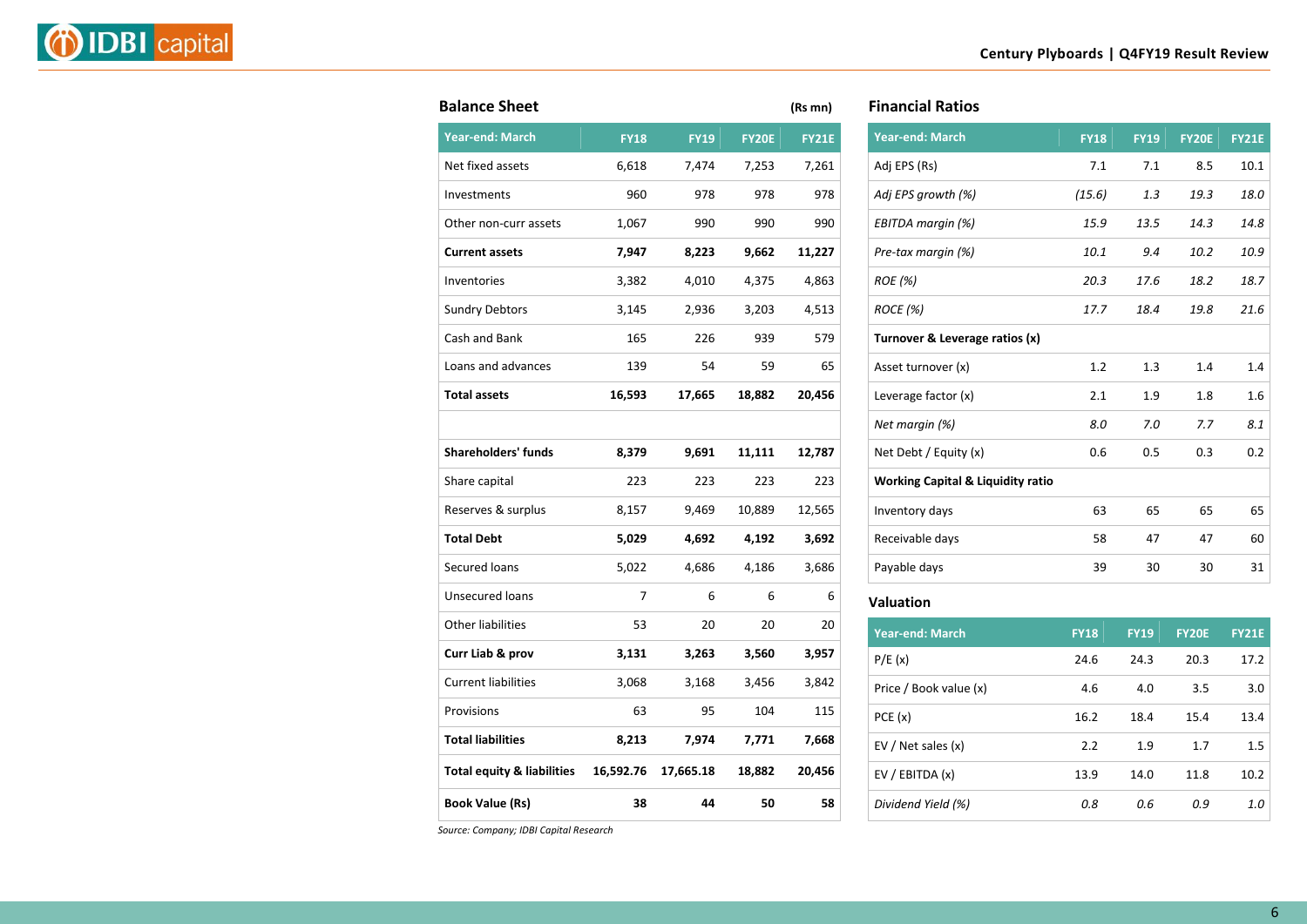#### **Key to Ratings Stocks:**

**BUY:** Absolute return of 15% and above; **ACCUMULATE:** 5% to 15%; **HOLD:** Upto ±5%; **REDUCE:** -5% to -15%; **SELL:** -15% and below.

#### **IDBI Capital Markets & Securities Ltd.**

#### **Equity Research Desk**

6th Floor, IDBI Tower, WTC Complex, Cufee Parade, Colaba, Mumbai – 400 005. Phones: (91-22) 2217 1700; Fax: (91-22) 2215 1787; Email: info@idbicapital.com **SEBI Registration:** BSE & NSE (Cash & FO) – INZ000007237, NSDL – IN-DP-NSDL-12-96, Research – INH000002459, CIN – U65990MH1993GOI075578 **Compliance Officer:** Christina D'souza; Email: compliance@idbicapital.com; Telephone: (91-22) 2217 1907

**Disclaimer**

This report has been published by IDBI Capital Markets & Securities Ltd. (hereinafter referred to as "IDBI Capital") for private circulation. This report should not be reproduced or copied or made available to others. No p initiate contact with you for the purposes of elaborating or following up on the information contained in this report. The information contained herein is strictly confidential and meant for solely for the selected recipie or distributed, in part or in whole, to any other person or to the media or reproduced in any form, without the prior written consent of IDBI Capital.

Recipients may not receive this report at the same time as other recipients. IDBI Capital will not treat recipients as customers by virtue of their receiving this report.

The information contained herein is from the public domain or sources believed to be reliable, but we do not make any representation or warranty that it is accurate, complete or up-to-date and it should not be relied upon ensure that information given is at the time believed to be fair and correct and opinions based thereupon are reasonable, due to the very nature of research it cannot be warranted or represented that it is accurate or comp as this report includes current or historical information, it is believed to be reliable, although its accuracy and completeness cannot be guaranteed.

Opinions expressed are current opinions as of the date appearing on this material only. While we endeavor to update on a reasonable basis, the information discussed in this material, IDBI Capital, its directors, employees information current. Further there may be regulatory, compliance, or other reasons that prevent us from doing so.

Prospective investors and others are cautioned that any forward-looking statements are not predictions and may be subject to change without notice.

IDBI Capital, its directors and employees and any person connected with it, will not in any way be responsible for the contents of this report or for any losses, costs, expenses, charges, including notional losses/lost opp acting on any information/material contained in the report.

This is not an offer to sell or a solicitation to buy any securities or an attempt to influence the opinion or behavior of investors or recipients or provide any investment/tax advice.

This report is for information only and has not been prepared based on specific investment objectives. The securities discussed in this report may not be suitable for all investors. Investors must make their own investment goals and financial position and based on their own analysis.

Trading in stocks, stock derivatives, and other securities is inherently risky and the recipient agrees to assume complete and full responsibility for the outcomes of all trading decisions that the recipient makes, includi

Opinions, projections and estimates in this report solely constitute the current judgment of the author of this report as of the date of this report and do not in any way reflect the views of IDBI Capital, its directors, o

This report is not directed or intended for distribution to, or use by, any person or entity who is a citizen or resident of or located in any locality, state, country or other jurisdiction, where such distribution, public which would subject IDBI Capital and associates to any registration or licensing requirement within such jurisdiction. The securities described herein may or may not be eligible for sale in all jurisdictions or to certain may come are required to inform themselves of and to observe such restriction.

E-mail is not a secure method of communication. IDBI Capital cannot accept responsibility for the accuracy or completeness of any e-mail message or any attachment(s).

This transmission could contain viruses, be corrupted, destroyed, incomplete, intercepted, lost or arrived late. IDBI Capital, its directors or employees or associates accept no liability for any damage caused, directly or



Dealing (91-22) 6836 1111 dealing@idbicapital.com